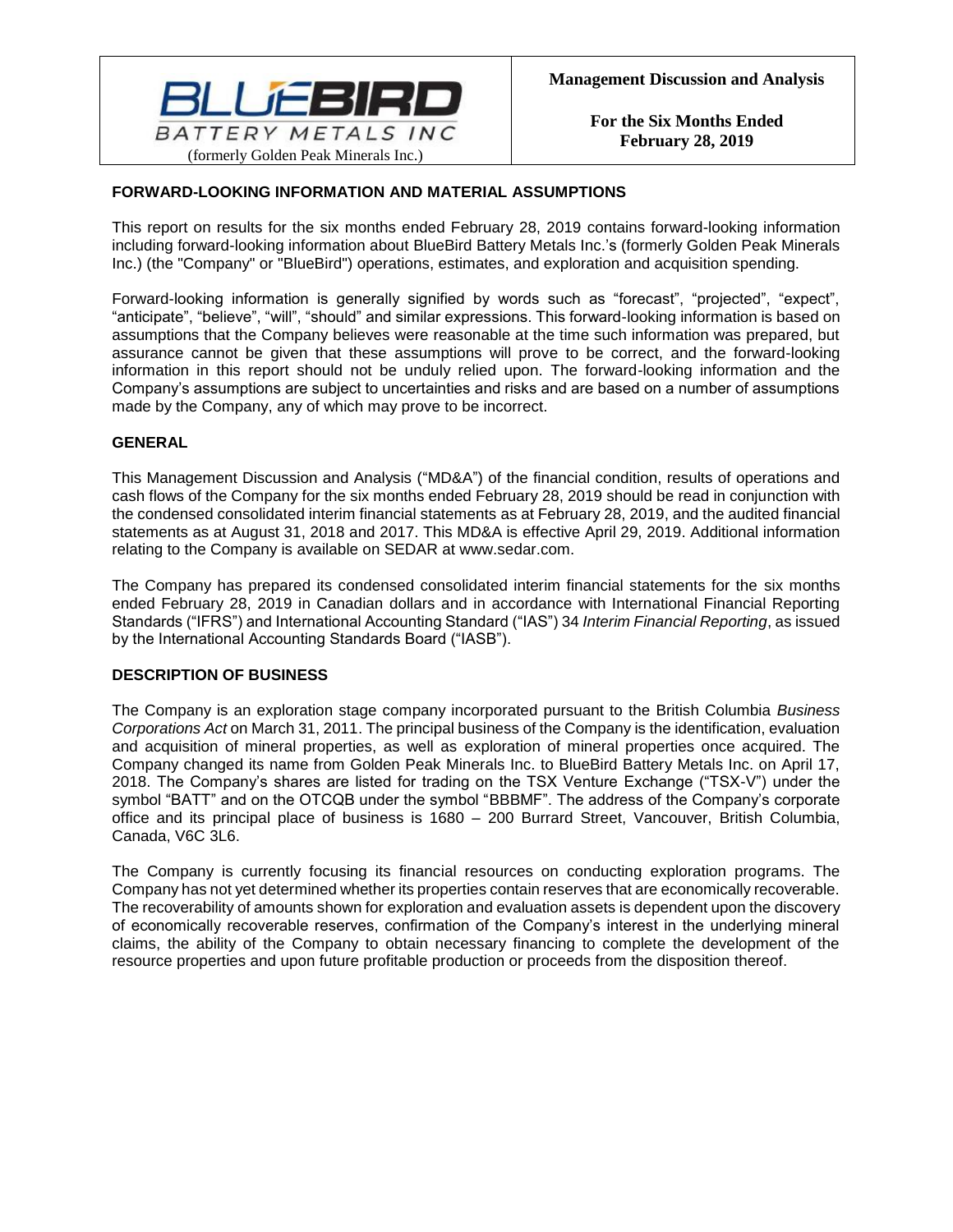

### **EXPLORATION AND EVALUATION ASSETS**

Total costs incurred on exploration and evaluation assets are summarized as follows:

|                                                                                                                                             |                                                         | <b>Ashburton</b>            | Atikwa Lake /<br>Maybrun                     | <b>Batt</b>      | Hemlo                                                       |                                                                            |
|---------------------------------------------------------------------------------------------------------------------------------------------|---------------------------------------------------------|-----------------------------|----------------------------------------------|------------------|-------------------------------------------------------------|----------------------------------------------------------------------------|
|                                                                                                                                             | <b>Canegrass Property</b>                               | <b>Property</b>             | <b>Properties</b>                            | <b>Property</b>  | <b>Properties</b>                                           | <b>Total</b>                                                               |
| <b>Acquisition Costs</b>                                                                                                                    |                                                         |                             |                                              |                  |                                                             |                                                                            |
| Balance, August 31, 2017<br>Acquisition and option payments (cash)<br>Acquisition and option payments (shares)<br>Claim costs<br>Impairment | \$<br>50,000<br>945,707                                 | \$<br>25,000                | \$<br>725,953<br>1,331<br>(17,000)           | 25,000<br>67,500 | \$<br>2,290,022<br>883,500<br>1,016<br>(3,174,538)          | 3,015,975<br>100,000<br>1,896,707<br>2,347<br>(3, 191, 538)                |
| Balance, August 31, 2018<br>Acquisition and option payments (shares)<br>Claim costs                                                         | 995,707                                                 | 25,000<br>514,594<br>79,267 | 710,284<br>1,209                             | 92,500           |                                                             | 1,823,491<br>514,594<br>80,476                                             |
| Balance, February 28, 2019                                                                                                                  | \$<br>995,707                                           | \$<br>618,861               | \$<br>711,493                                | 92,500           | \$                                                          | 2,418,561                                                                  |
| <b>Deferred Exploration Expenditures</b>                                                                                                    |                                                         |                             |                                              |                  |                                                             |                                                                            |
| Balance, August 31, 2017<br>Camp and other<br>Drilling<br>Geological<br>Geophysics<br>Impairment                                            | \$<br>5,077<br>90,933<br>114,911<br>63,972              | \$<br>4,685<br>3,335        | \$<br>181,046<br>6,000<br>84,350<br>(12.628) | \$<br>48,629     | \$<br>914,383<br>15,100<br>13,750<br>158,523<br>(1,101,756) | \$<br>1,095,429<br>30,862<br>90,933<br>264,975<br>222,495<br>(1, 114, 384) |
| Balance, August 31, 2018<br>Camp and other (recovery)<br>Drilling<br>Geological<br>Geophysics<br>Currency translation difference            | 274,893<br>158<br>254,746<br>99,282<br>123,834<br>(965) | 8,020<br>3,190<br>(37)      | 258,768<br>(2,970)<br>10,800                 | 48,629<br>21,657 |                                                             | 590,310<br>(2,812)<br>254,746<br>134,929<br>123,834<br>(1,002)             |
| Balance, February 28, 2019                                                                                                                  | \$<br>751,948                                           | \$<br>11,173                | \$<br>266,598                                | 70,286           | \$<br>$\blacksquare$                                        | 1,100,005                                                                  |
| <b>Total Exploration and Evaluation Assets</b>                                                                                              |                                                         |                             |                                              |                  |                                                             |                                                                            |
| Balance, August 31, 2018                                                                                                                    | 1,270,600                                               | \$<br>33,020                | \$<br>969.052                                | 141,129          | \$                                                          | 2,413,801                                                                  |
| Balance, February 28, 2019                                                                                                                  | \$<br>1,747,655                                         | \$<br>630,034               | \$<br>978,091                                | 162,786          | \$<br>$\overline{\phantom{0}}$                              | \$<br>3,518,566                                                            |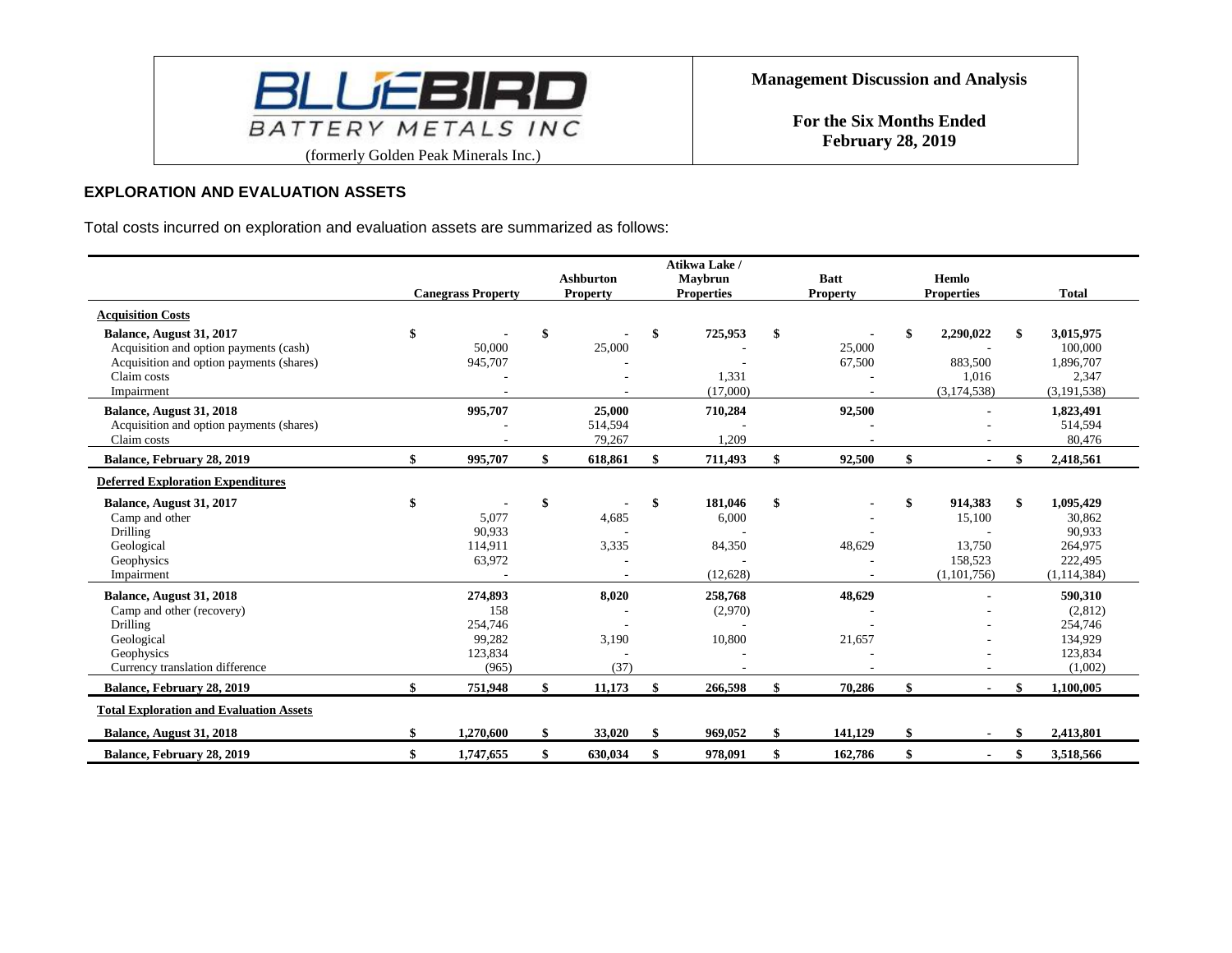

# **Canegrass Property**

On March 15, 2018, the Company entered into an option agreement with Trafalgar Resources Pty. Ltd. ("Trafalgar") to acquire a 100% interest in the Canegrass Property, located in the Mount Magnet region of Western Australia.

In consideration, the Company must make payments as follows:

- Cash payment of \$25,000 (paid) and issuance of 3,000,000 common shares of the Company (issued) upon approval by the TSX-V (approval received on March 21, 2018);
- Issuance of an additional 1,875,000 common shares of the Company on or before March 21, 2019 (issued and valued at \$553,125); and
- Issuance of an additional 1,875,000 common shares of the Company on or before March 21, 2020.

The Company must also incur exploration expenditures as follows:

- \$500,000 on or before March 21, 2019 (incurred);
- An additional \$1,000,000 on or before March 21, 2020; and
- An additional \$1,500,000 on or before March 21, 2021.

A finder's fee of 261,058 shares (issued and valued at \$75,707) was paid in relation to the agreement. Subject to further TSX-V approval, a discovery bonus of 1,500,000 common shares of the Company will be issued in the event of discovery of a copper/cobalt equivalent resource of 250,000 ounces or greater on the Canegrass Property.

The Company also paid a \$25,000 letter of intent ("LOI") fee to Trafalgar during the year ended August 31, 2018.

### Phase One Exploration Program

On August 7, 2018, the Company reported the results of surface rock chips collected at VTEM-08 during the cultural survey of the planned drill sites, returning anomalous vanadium, titanium and iron values. The results fell within a broad, elongate, V<sub>2</sub>O<sub>5</sub> surface anomaly defined by historical rock chip samples (refer to the press release dated August 7, 2018).

On October 23, 2018, the Company announced results for five reverse circulation holes drilled near VTEM-08. The holes were drilled on one section and spaced 80 metres between holes. The initial hole on the section BBRC001 targeted the VTEM-08 anomaly to evaluate for potential magmatic nickel, copper sulphide mineralization. The remaining four holes on the section targeted a broad, elongate, coincident rock geochemical surface anomaly (vanadium) and magnetic anomaly measuring 4,500 metres by 500 metres. Significant assay results were as follows:

| Hole ID        | <b>From</b><br>(m) | Τo<br>(m) | Interval $(1)$<br>(m) | V <sub>2</sub> O <sub>5</sub><br>(%) |
|----------------|--------------------|-----------|-----------------------|--------------------------------------|
| <b>BBRC001</b> | 0.00               | 102.00    | 102.00                | 0.36                                 |
| including      | 35.00              | 55.00     | 20.00                 | 0.49                                 |
| and            | 64.00              | 81.00     | 17.00                 | 0.78                                 |
| including      | 72.00              | 80.00     | 8.00                  | 1.03                                 |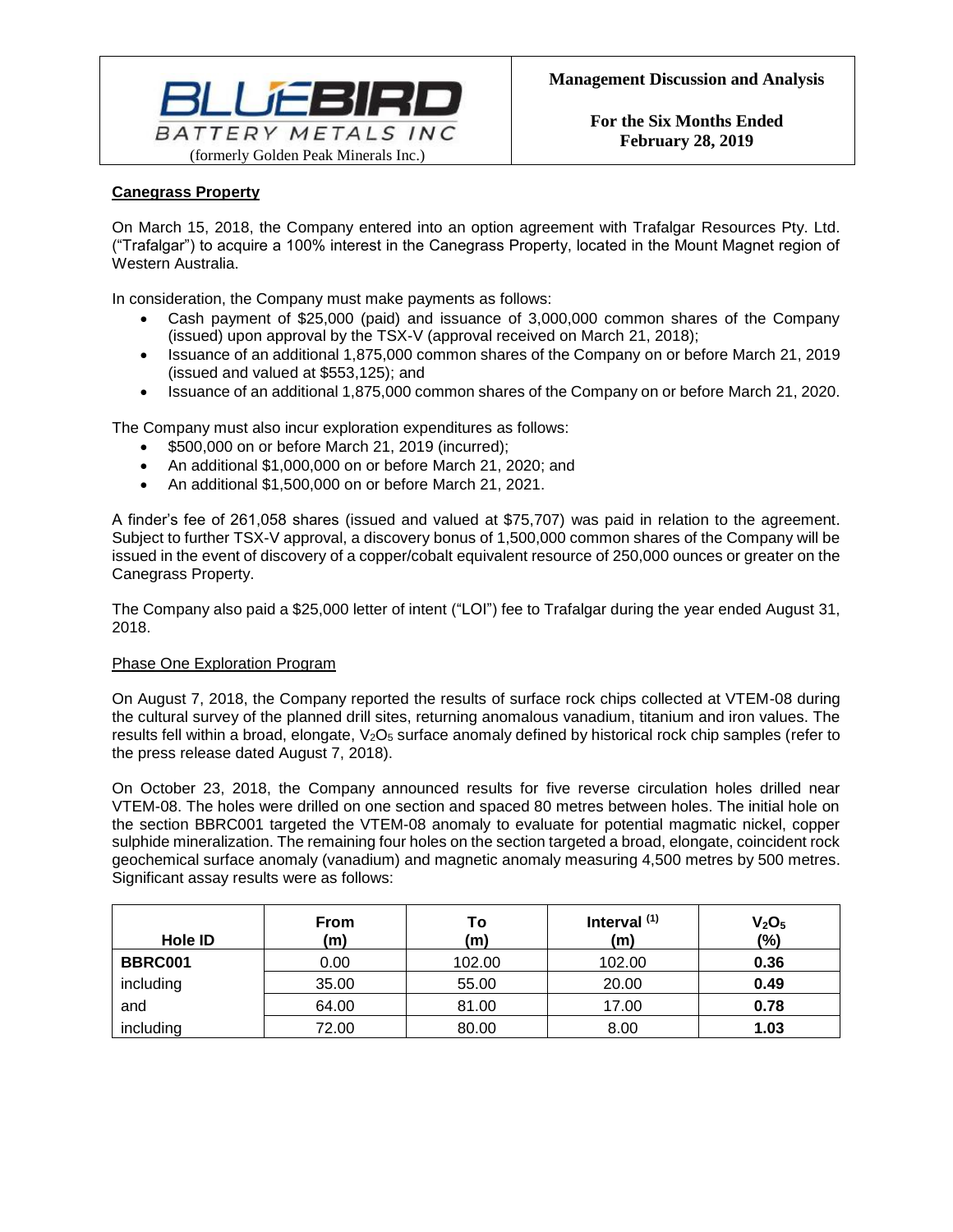

| <b>Hole ID</b> | <b>From</b><br>(m) | To<br>(m) | Interval <sup>(1)</sup><br>(m) | V <sub>2</sub> O <sub>5</sub><br>(%) |
|----------------|--------------------|-----------|--------------------------------|--------------------------------------|
| <b>BBRC002</b> | 0.00               | 121.00    | 121.00                         | 0.31                                 |
| including      | 38.00              | 61.00     | 23.00                          | 0.46                                 |
| and            | 100.00             | 119.00    | 19.00                          | 0.53                                 |
| including      | 110.00             | 119.00    | 9.00                           | 0.68                                 |
| <b>BBRC003</b> | 0.00               | 85.00     | 85.00                          | 0.16                                 |
| including      | 32.00              | 34.00     | 2.00                           | 0.48                                 |
| BBRC004        | 25.00              | 78.00     | 53.00                          | 0.23                                 |
| including      | 39.00              | 42.00     | 3.00                           | 0.39                                 |
| and            | 62.00              | 63.00     | 1.00                           | 0.63                                 |
| <b>BBRC005</b> | 8.00               | 63.00     | 55.00                          | 0.21                                 |
| including      | 30.00              | 38.00     | 8.00                           | 0.58                                 |
| including      | 35.00              | 38.00     | 3.00                           | 0.88                                 |

*(1) The intervals noted in the above table are measured downhole and are not true width. There is insufficient information at this time to determine the true width of the mineralized zone.*

On November 29, 2018, the Company announced results from five diamond drill holes. All holes during the Phase One drill program targeted VTEM™ anomalies. The diamond drill campaign consisted of 1,380 metres and all holes intersected anomalous Ni, Cu and Co grades, establishing a trend with a 4,500-metre strike length within the magnetite-rich gabbro-norites. Significant assay results are presented in the following table:

|                | <b>From</b> | To     | Interval $(2)$ | Ni   | Cu   | Co   |               |
|----------------|-------------|--------|----------------|------|------|------|---------------|
| Hole <b>ID</b> | (m)         | (m)    | (m)            | (%)  | (%)  | (%)  | <b>Target</b> |
| BBDD001        | 142.96      | 144.66 | 1.70           | 1.20 | 0.41 | 0.10 | VTEM-06       |
| including      | 144.09      | 144.66 | 0.57           | 3.07 | 0.62 | 0.24 |               |
| BBDD002        | 243.15      | 257.40 | 14.25          | 0.69 | 0.82 | 0.05 | CG-039        |
| including      | 250.80      | 255.70 | 4.90           | 1.33 | 1.26 | 0.10 |               |
| BBDD003        | 225.80      | 227.00 | 1.20           | 0.48 | 0.98 | 0.06 | CG-02         |
| BBDD004        | 275.00      | 279.00 | 4.00           | 0.25 | 0.41 | 0.05 | CG-02         |
| including      | 277.85      | 279.00 | 1.15           | 0.37 | 0.70 | 0.08 |               |
| BBDD005        | 255.70      | 263.00 | 7.30           | 0.14 | 0.31 | 0.02 | CG-02         |
| including      | 256.75      | 257.15 | 0.40           | 0.50 | 1.51 | 0.06 |               |

*(2) The intervals noted in the above table are measured downhole and are not true width. There is insufficient information at this time to determine the true width of the mineralized zone.*

The technical content in this MD&A has been reviewed and approved by Wesley Hanson, P.Geo., a director of the Company and a Qualified Person pursuant to National Instrument ("NI") 43-101 *Standards of Disclosure for Mineral Projects*.

### **Ashburton Project**

On August 8, 2018, the Company entered into an agreement to acquire a 100% interest in the Ashburton Project, located in Western Australia. In consideration, the Company must make payments as follows: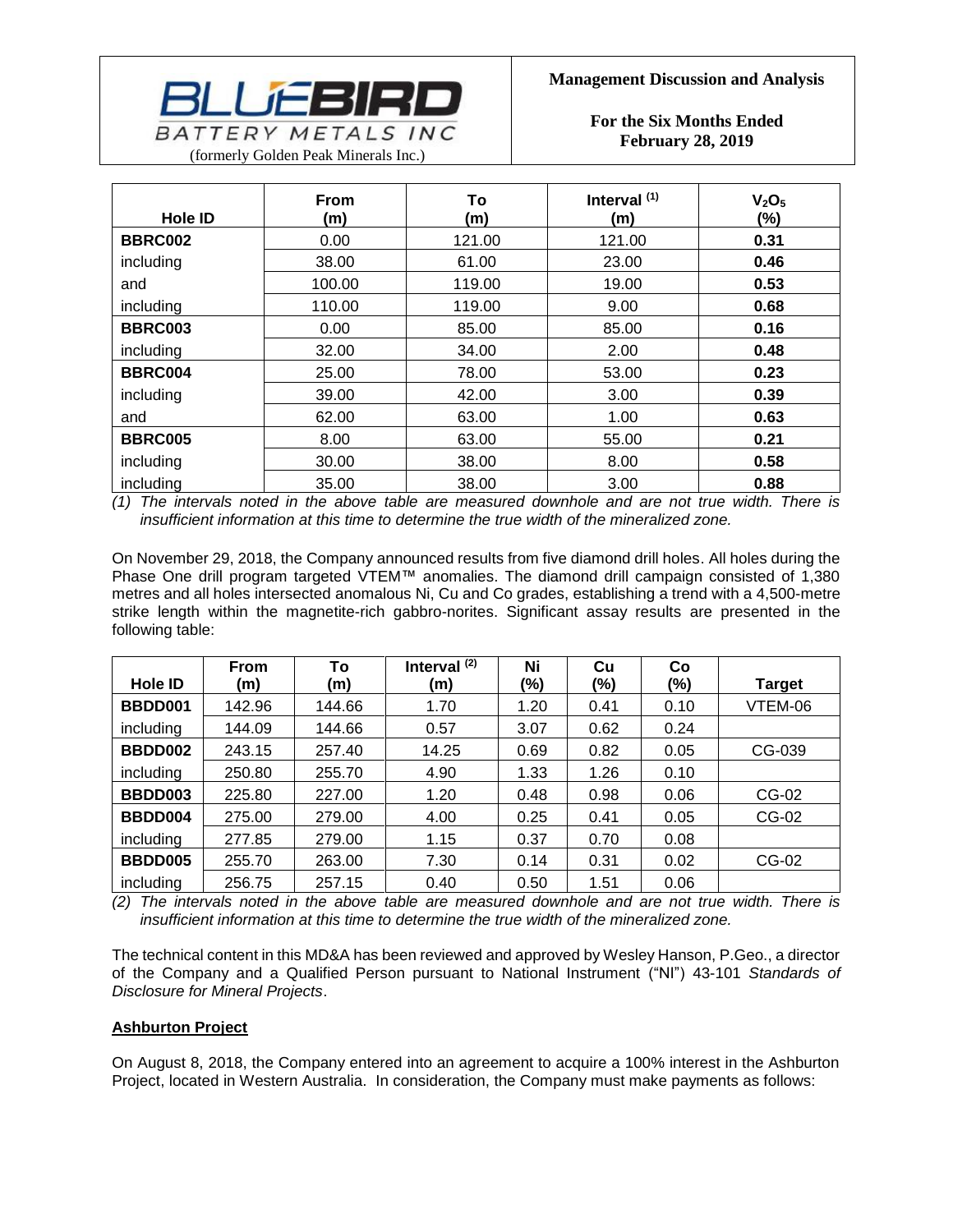

- Issuing common shares of the Company upon completion with a volume weighted average price ("VWAP") over a 30-day period of \$750,000 (issued and valued at \$514,594 based on the trading price at the date of issuance); and
- Issuing common shares of the Company with a VWAP over a 30-day period of \$750,000 on October 9, 2019.

The Company also paid a \$25,000 LOI fee to the vendor during the year ended August 31, 2018.

On February 22, 2019, the Company announced initial sampling results at the Ashburton Project. The rock chip sampling results are included in the table below:

| <b>Sample</b>   | <b>Easting</b> | <b>North</b> | Co ppm | Cu ppm       | Fe %  | Mn%    | Ni ppm | Zn ppm |
|-----------------|----------------|--------------|--------|--------------|-------|--------|--------|--------|
| <b>CAPR042</b>  | 434,478        | 7,412,365    | 4214   | 935          | 15.28 | 11.978 | 546    | 569    |
| CAPR024B        | 430,184        | 7,414,361    | 2095   | 735          | 1.02  | 27.815 | 92     | 841    |
| CAPR024A        | 430,184        | 7,414,361    | 1333   | 452          | 2.42  | 20.72  | 61     | 516    |
| <b>CAPR0442</b> | 488,470        | 7,380,690    | 924    | $\mathsf{X}$ | 3.5   | 22.006 | 26     | 93     |
| 109682          | 480,684        | 7,386,325    | 646    | 385          | 38.6  | 5.5351 | 925    | 815    |
| <b>CAPR0437</b> | 480,925        | 7,385,865    | 467    | 139          | 5.37  | 4.1811 | 396    | 384    |
| <b>CAPR0461</b> | 513,000        | 7,365,230    | 247    | 35           | 43.2  | 0.4721 | 598    | 2428   |
| 109681          | 480,702        | 7,386,075    | 185    | 173          | 5.78  | 1.7243 | 47     | 57     |
| 109687          | 479,239        | 7,386,866    | 153    | 136          | 22.94 | 1.6214 | 256    | 304    |
| 109691          | 479,125        | 7,387,008    | 152    | 125          | 10.67 | 1.2949 | 135    | 158    |

## **Atikwa Lake / Maybrun Properties**

The Atikwa Lake Property is located in northwestern Ontario in the Rainy River district, an emerging gold camp. The Company has assembled a land position centered around the Maybrun Mine, a past-producing gold-copper deposit.

On February 4, 2016, the Company entered into an agreement to acquire a 100% undivided interest in 20 mineral claims located in Ontario. As consideration, the Company issued 75,000 common shares of the Company at a value of \$60,000.

In March 2017, an additional five claims were acquired for \$6,480.

On April 7, 2017, the Company entered into an agreement to acquire a 100% interest in the Maybrun Property located in Ontario. As consideration, the Company issued 1,200,000 common shares at a value of \$600,000 and paid \$40,000 in cash.

The vendors retained a 2% net smelter return royalty ("NSR") on the property. The Company has the option to purchase 1% of the 2% NSR (one-half) at a price of \$1,000,000.

On June 19, 2017, the Company entered into an option agreement to acquire additional claims on the Atikwa Lake Property. Under the terms of the option agreement, the Company could earn a 100% interest by making payments as follows:

• Issuing 25,000 common shares of the Company (issued) and making a cash payment of \$10,000 (paid) upon approval by the TSX-V;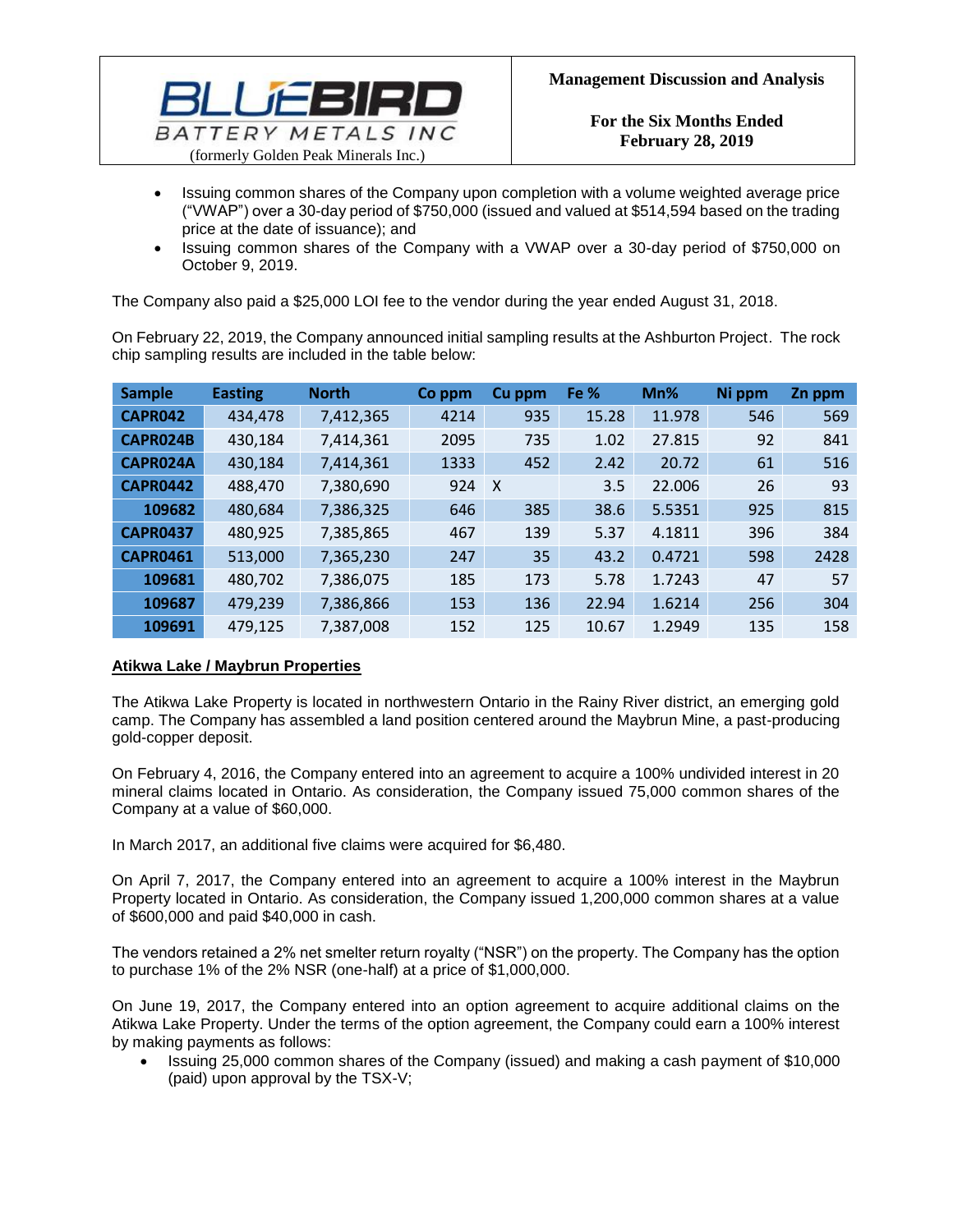

- Issuing 25,000 common shares of the Company and making a cash payment of \$25,000 by June 23, 2018;
- Issuing 50,000 common shares of the Company and making a cash payment of \$35,000 by June 23, 2019; and
- Issuing 85,000 common shares of the Company and making a cash payment of \$60,000 by June 23, 2020.

The Company was also required to incur exploration expenditures on the additional claims as follows:

- \$50,000 on or before June 19, 2018;
- An additional \$75,000 on or before June 19, 2019; and
- An additional \$150,000 on or before June 19, 2020.

The vendors retained a 2% NSR on the property. The Company had the option to purchase 1% of the 2% NSR (one-half) at a price of \$1,000,000.

On April 6, 2018, the Company provided termination notice to the vendors of the June 19, 2017 option agreement. The Company recorded an impairment of \$29,628 as a result of the termination.

### **Batt Property**

On March 26, 2018, the Company entered into an option agreement with Strategic Metals Ltd. ("Strategic") to acquire an 80% interest in the Batt Property, located in Yukon Territory. In consideration, the Company paid cash of \$25,000 and issued 250,000 common shares of the Company valued at \$67,500.

The Company must also incur exploration expenditures as follows:

- \$50,000 on or before March 31, 2019 (incurred);
- An additional \$150,000 on or before March 31, 2020; and
- An additional \$300,000 on or before March 31, 2021.

Strategic retains a 1% NSR on the property. In the case the option agreement terms are met, a joint venture ("JV") will be formed between the Company and Strategic. Should Strategic's JV participation drop below 10%, the NSR will increase to 2%. At that time, the Company may repurchase 1% (one-half) of the NSR for \$1,000,000, subject to further TSX-V approval.

### **Hemlo Properties**

#### Heikki Property

On October 28, 2016, and as amended November 17, 2017, the Company entered into four option agreements to acquire the Esa, Kulta, Seija and Soturi properties, collectively, the Heikki Property, located in Ontario. Under the terms of the option agreements, the Company could earn a 100% interest by making payments as follows:

- Issuing 2,600,000 common shares of the Company (issued and valued at \$1,040,000) and making a cash payment of \$105,000 (paid) upon approval by the TSX-V;
- Issuing 3,100,000 common shares of the Company by January 31, 2018 (issued); and
- Issuing 1,750,000 common shares of the Company by November 17, 2018.

The vendors retained a 3% NSR on the properties. The Company had the option to purchase 1% of the 3% NSR (one-third) at a price of \$500,000.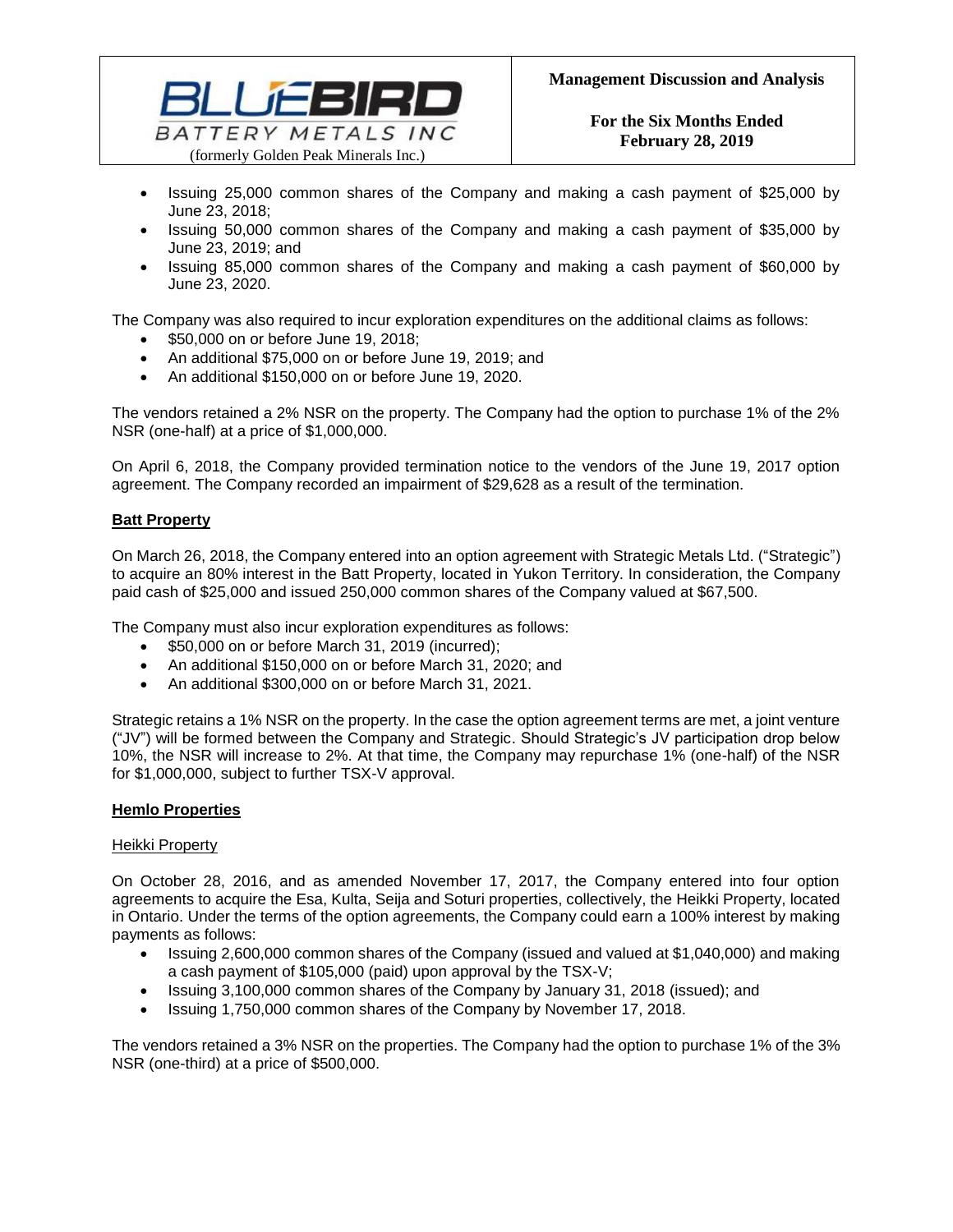

On August 9, 2017, the Company announced initial results of a completed airborne VTEM™ survey and the completion and filing of the initial NI 43-101 Technical Report on the Heikki Property.

NI 43-101 Technical Report Highlights:

- The Report, based on positive merits of the project and exploration potential, recommends:
	- $\circ$  Completion of a \$2.6 million, two-phase exploration program that includes airborne and surface geophysics, regional and local scale geological mapping and sampling (Phase 1) followed by compilation, interpretation and diamond drilling (Phase 2).
- The Report also provides a recommendation that the area where the metasedimentary and intermediate/mafic volcanic rocks are in contact with the Cedar Lake Pluton is a prime exploration target.

The Company filed the Report entitled *N.I. 43-101 Technical Report on the Heikki Hemlo Property* dated July 17, 2017. The Report was authored by independent consultants Peter Caldbick, P.Geo. and J. Garry Clark, P.Geo. The Report is available on SEDAR [\(www.sedar.com\)](http://www.sedar.com/) under the Company's profile.

On April 6, 2018, the Company provided termination notice to the vendors of the Heikki Property. The Company issued 3,100,000 common shares of the Company valued at \$883,500 in relation to the January 31, 2018 payment. The Company recorded an impairment of \$2,997,499 as a result of the termination.

## Hemlo East

On January 27, 2017, the Company entered into an option agreement to acquire the Hemlo East Property, located in Ontario. Under the terms of the option agreement, the Company could earn a 100% interest by making payments as follows:

- Issuing 750,000 common shares of the Company (issued and valued at \$352,500) and making a cash payment of \$100,000 (paid) upon approval by the TSX-V;
- Issuing 500,000 common shares of the Company and making a cash payment of \$100,000 by February 8, 2018;
- Issuing 500,000 common shares of the Company and making a cash payment of \$100,000 by February 8, 2019; and
- Issuing 500,000 common shares of the Company and making a cash payment of \$40,000 by February 8, 2020.

The Company was also required to incur exploration expenditures on the property as follows:

- \$600,000 on or before January 27, 2018;
- An additional \$600,000 on or before January 27, 2019; and
- An additional \$600,000 on or before January 27, 2020.

The vendor retained a 2.5% NSR on the property. The Company had the option to purchase 0.5% of the 2.5% NSR (one-fifth) at a price of US \$1,000,000.

On January 31, 2018, the Company provided termination notice to the vendor of the Hemlo East Property. The Company recorded an impairment of \$591,195 as a result of the termination.

### Hemlo East Extension and Hemlo West

On May 31, 2017, and as amended December 18, 2017 and January 31, 2018, the Company entered into two agreements to acquire additional claims in the Hemlo area. Under the terms of the agreements, the Company could earn a 100% interest by making payments as follows: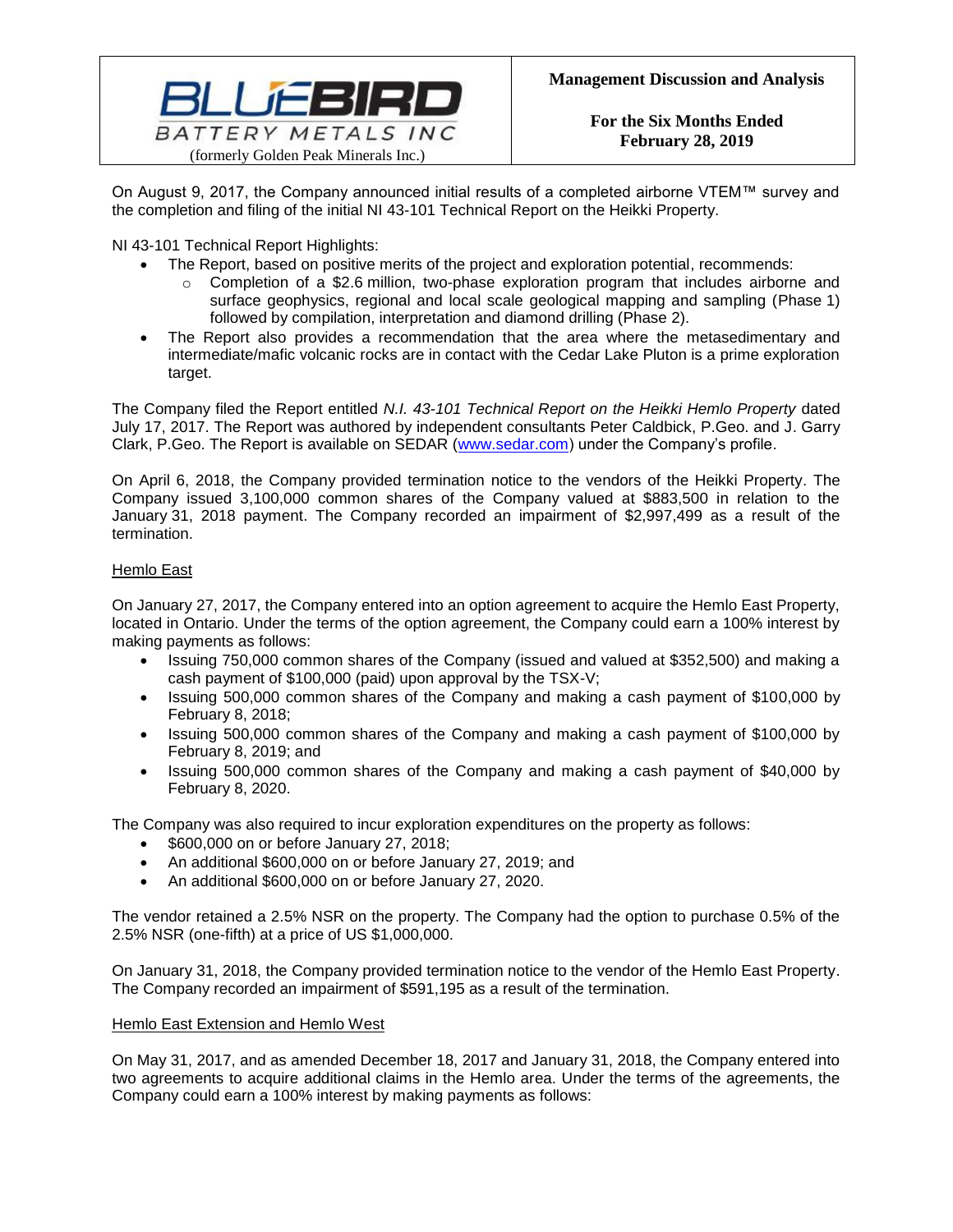

- Issuing 2,200,000 common shares of the Company upon approval by the TSX-V (issued and valued at \$682,000); and
- Issuing 1,000,000 common shares of the Company and making a cash payment of \$500,000 by March 2, 2018.

The vendors retained a 2% NSR on each property. The Company had the option to purchase 1% of each 2% NSR (one-half) at a price of \$1,000,000 each.

On April 6, 2018, the Company provided termination notice to the vendors of the Hemlo East Extension Property and Hemlo West Property. The Company recorded an impairment of \$687,600 as a result of the terminations.

### **SELECTED ANNUAL INFORMATION**

|                                  | August 31,<br>2018 | August 31,<br>2017 | August 31,<br>2016 |
|----------------------------------|--------------------|--------------------|--------------------|
| Revenue                          |                    |                    |                    |
| Net loss                         | (6,300,245)        | (1,751,417)        | (575, 236)         |
| Basic and diluted loss per share | (0.22)             | (0.14)             | (0.37)             |
| Total assets                     | 2,836,018          | 4,365,163          | 400,988            |
| Long-term debt                   |                    |                    |                    |
| <b>Dividends</b>                 |                    |                    |                    |

## **SUMMARY OF QUARTERLY RESULTS**

**(\$000s except loss per share)**

| For the Quarter Periods Ending on | February 28,<br>2019 | November 30,<br>2018 | August 31,<br>2018 | May 31,<br>2018 |
|-----------------------------------|----------------------|----------------------|--------------------|-----------------|
| Revenue                           |                      |                      |                    |                 |
| Net loss                          | (744)                | (422)                | (934)              | (1,033)         |
| Basic and diluted loss per common |                      |                      |                    |                 |
| share                             | (0.02)               | (0.01)               | (0.02)             | (0.03)          |

| For the Quarter Periods Ending on | February 28,<br>2018 | November 30,<br>2017 | August 31,<br>2017 | May 31,<br>2017 |
|-----------------------------------|----------------------|----------------------|--------------------|-----------------|
| Revenue                           |                      |                      |                    |                 |
| Net loss                          | (4,214)              | (119)                | (788)              | (574)           |
| Basic and diluted loss per common |                      |                      |                    |                 |
| share                             | (0.16)               | (0.01)               | (0.04)             | (0.04)          |

## **OPERATIONS**

Three Months Ended February 28, 2019

During the three months ended February 28, 2019, the Company reported a net loss of \$744,009 (2018 - \$4,214,221). Variations in expenses from the three months ended February 28, 2019 to the three months ended February 28, 2018 were as follows: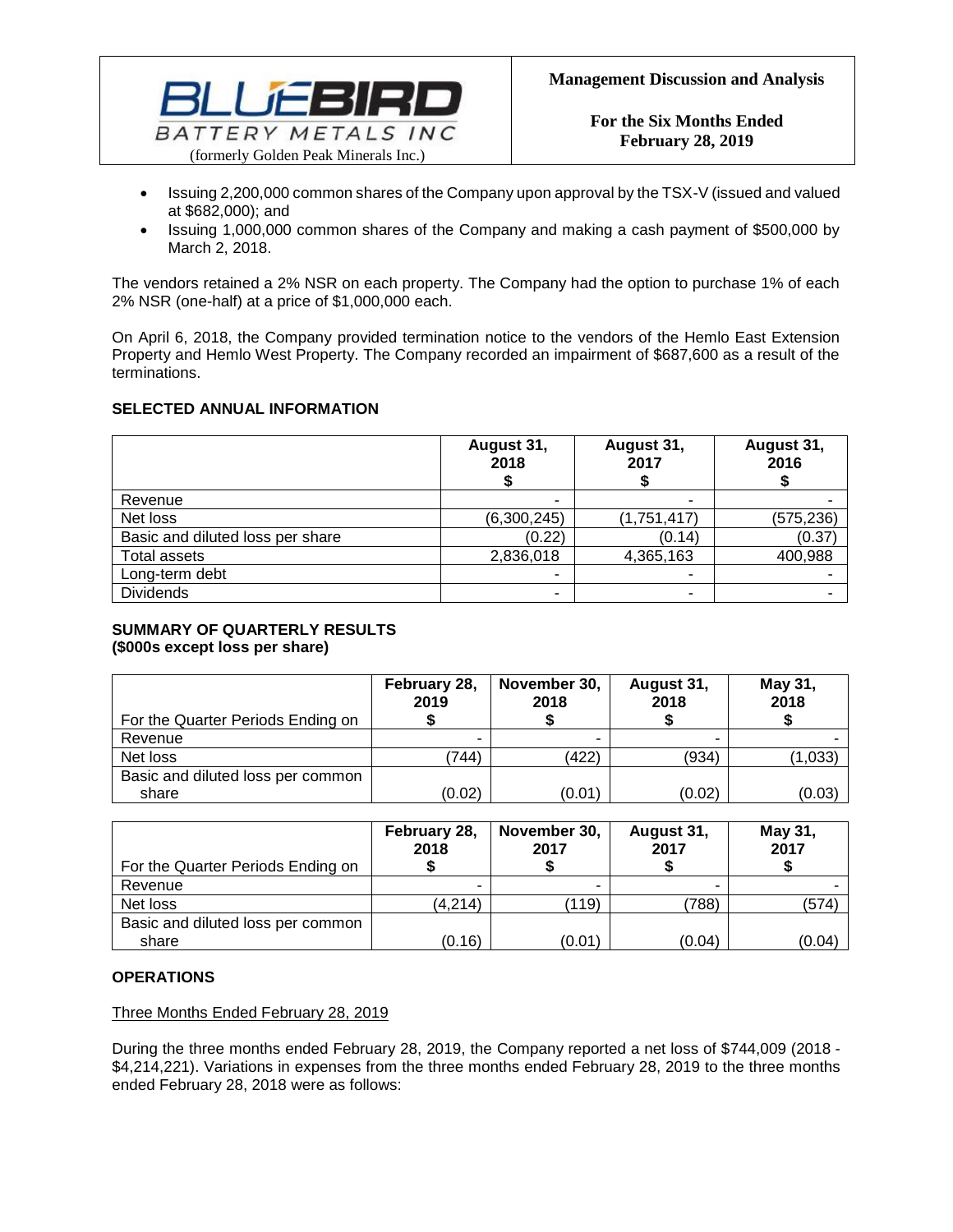

- Consulting fees of \$94,000 (2018 \$219,917) decreased as the Company engaged fewer consultants compared to the prior period;
- Foreign exchange loss of \$25,295 (2018 \$nil) resulting from cash and payables balances denominated in Australian dollars;
- Management fees of \$85,000 (2018 \$20,000) increased as additional management were added in the latter part of the 2018 fiscal year and continued into the February 28, 2019 quarter;
- Office and general of \$7,696 (2018 \$7,120) was comparable to the prior period;
- Professional fees of \$14,769 (2018 \$12,218) were comparable to the prior period;
- Rent of \$9,000 (2018 \$9,000) was comparable to the prior period;
- Share-based payments of \$423,555 (2018 \$nil) was the result of options granted in 2019, while none were granted during the comparative period;
- Shareholder communications and investor relations of \$53,987 (2018 \$910) was the result of increased promotional activity for the Company in 2019;
- Transfer agent and filing fees of \$9,557 (2018 \$9,682) were comparable to the prior period;
- Travel of \$21,150 (2018 \$1,452) increased as a result of travel to Australia and for promotional activity; and
- Impairment of exploration and evaluation assets of \$nil (2018 \$3,933,922) is the result of the Company writing off the Hemlo properties and a portion of the Atikwa/Maybrun property in the comparative period.

## Six Months Ended February 28, 2019

During the six months ended February 28, 2019, the Company reported a net loss of \$1,165,509 (2018 - \$4,333,539). Variations in expenses from the six months ended February 28, 2019 to the six months ended February 28, 2018 were as follows:

- Consulting fees of \$250,188 (2018 \$322,444) decreased as the Company engaged fewer consultants compared to the prior period;
- Foreign exchange loss of \$15,450 (2018 \$nil) resulting from cash and payables balances denominated in Australian dollars;
- Management fees of \$182,500 (2018 \$35,000) increased as additional management were added in the latter part of the 2018 fiscal year and continued into the February 28, 2019 quarter;
- Office and general of \$22,728 (2018 \$14,405) increased due to more exploration activity in the current period resulting in higher office and general expenses;
- Professional fees of \$60,549 (2018 \$12,218) increased due to legal fees related to property acquisitions in Australia;
- Rent of \$18,000 (2018 \$18,000) was comparable to the prior period;
- Share-based payments of \$467,752 (2018 \$nil) was the result of options granted in 2019, while none were granted during the comparative period;
- Shareholder communications and investor relations of \$95,898 (2018 \$9,145) was the result of increased promotional activity for the Company in 2019;
- Transfer agent and filing fees of \$12,775 (2018 \$12,234) were comparable to the prior period;
- Travel of \$39,669 (2018 \$1,452) increased as a result of travel to Australia and for promotional activity;
- Impairment of exploration and evaluation assets of \$nil (2018 \$3,933,922) is the result of the Company writing off the Hemlo properties and a portion of the Atikwa/Maybrun property in the comparative period; and
- Other income of \$nil (2018 \$25,338) relates to the reduction of other liability (which reflects the premium paid by investors on the Company's 2016 flow-through share grant) upon completion of qualifying exploration expenditures by the Company.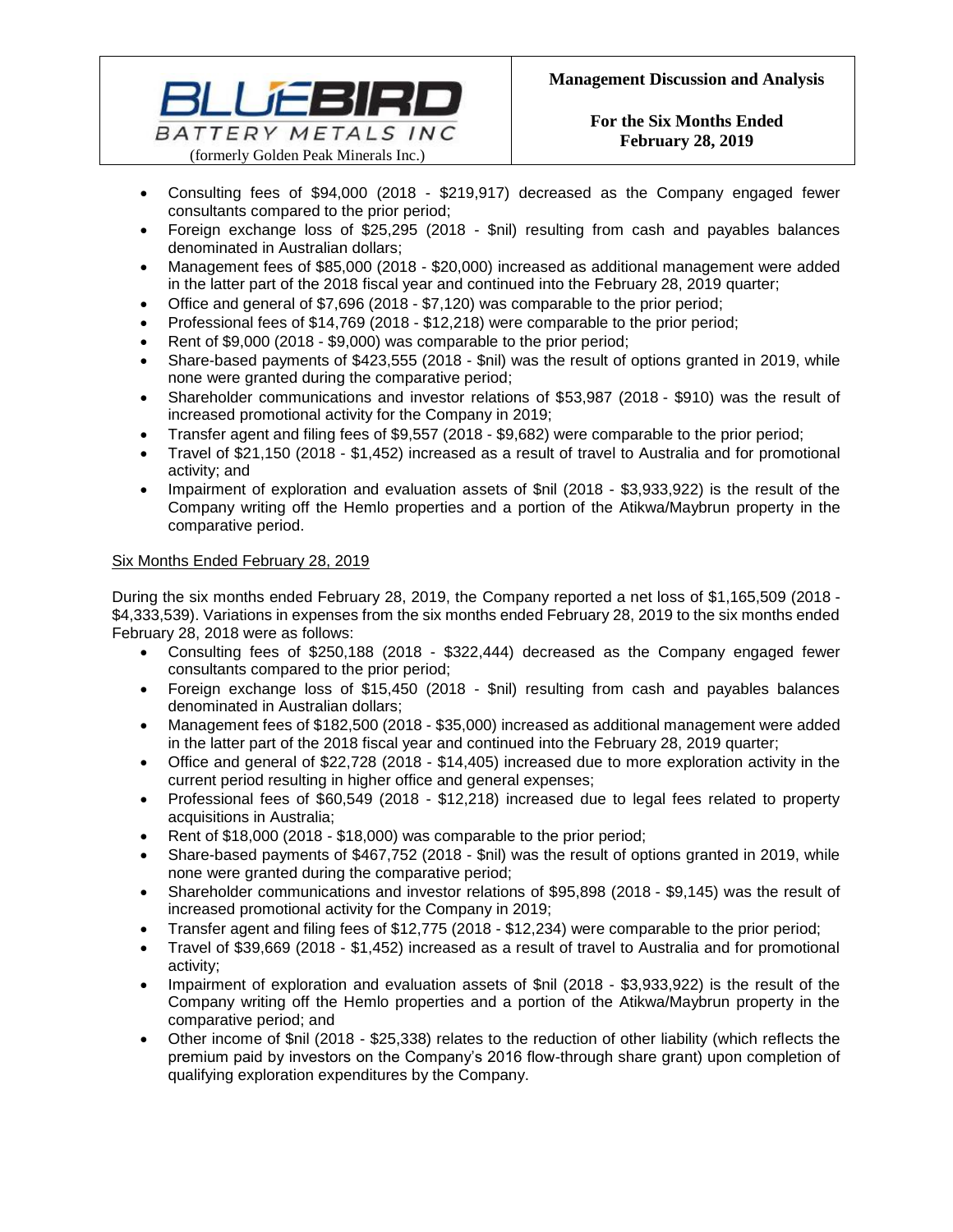

# **LIQUIDITY AND CAPITAL RESOURCES**

The Company's cash at February 28, 2019 was \$23,707, compared to \$260,836 at August 31, 2018. The working capital deficit was \$678,394 (August 31, 2018 - working capital of \$2,574).

The Company will need to raise additional financing in order to meet general working capital requirements for the 2019 fiscal year and to make option payments and continue exploration on its mineral properties. Subsequent to February 28, 2019, the Company received proceeds of \$112,250 on the exercise of 748,333 warrants.

### **SUBSEQUENT EVENTS**

The following subsequent events are not discussed elsewhere in this MD&A:

• Subsequent to February 28, 2019, the Company issued 1,875,000 common shares for the Canegrass Property.

### **OFF-BALANCE SHEET ARRANGEMENTS**

The Company has not entered into any off-balance sheet arrangements.

## **TRANSACTIONS WITH RELATED PARTIES**

These amounts of key management compensation are included in the amounts shown on the condensed consolidated interim statements of comprehensive loss:

|                      |     |         | <b>Six Months Ended Six Months Ended</b><br>February 28, 2019 February 28, 2018 |        |  |
|----------------------|-----|---------|---------------------------------------------------------------------------------|--------|--|
| Consulting fees      | \$  | 22.688  | \$                                                                              |        |  |
| Geological           | \$  | 8.250   | \$                                                                              | 87,500 |  |
| Management fees      | \$  | 182,500 | \$                                                                              | 35,000 |  |
| Share-based payments | \$. | 197,385 | S                                                                               | ۰      |  |

Key management includes directors and officers of the Company, including the Chief Executive Officer, President and Chief Financial Officer.

During the six months ended February 28, 2019, the Company paid:

- \$18,000 (2018 \$18,000) in rent to a company with common officers;
- \$42,000 (2018 \$nil) in consulting fees to a private company controlled by an officer; and
- \$18,000 (2018 \$nil) in office expenses to a private company controlled by an officer.

As at February 28, 2019, included in accounts payable and accrued liabilities is \$146,032 (August 31, 2018 - \$31,465) due to directors and officers of the Company.

As at February 28, 2019, included in loan payable is \$100,000 (August 31, 2018 - \$nil) due to a private company controlled by an officer. The amount is non-interest-bearing and without terms of repayment.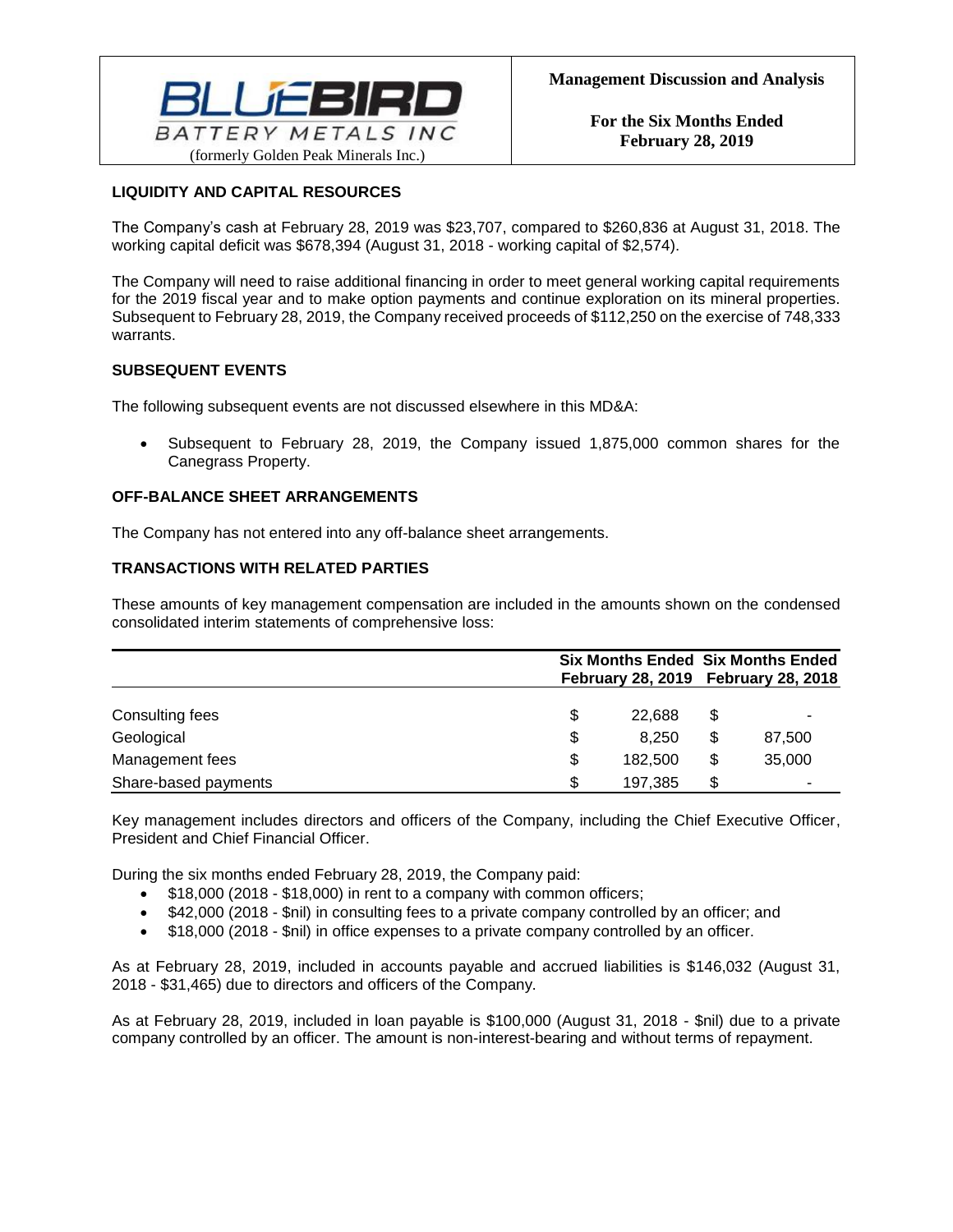

## **COMMITMENTS**

The Company is obligated to make certain payments and issue shares in connection with the acquisition of its exploration and evaluation assets.

# **NEW ACCOUNTING STANDARDS ISSUED BUT NOT YET EFFECTIVE**

Certain new standards, interpretations and amendments to existing standards have been issued by the IASB or the International Financial Reporting Interpretations Committee that are mandatory for accounting periods noted below. Some updates that are not applicable or are not consequential to the Company may have been excluded from the list below.

### IFRS 16 *Leases*

On January 13, 2016, the IASB issued IFRS 16. This standard introduces a single lessee accounting model and requires a lessee to recognize assets and liabilities for all leases with a term of more than 12 months, unless the underlying asset is of low value. A lessee is required to recognize a right-of-use asset representing its right to use the underlying asset and a lease liability representing its obligation to make lease payments. This standard substantially carries forward the lessor accounting requirements of IAS 17 *Leases*, while requiring enhanced disclosures to be provided by lessors. Other areas of the lease accounting model have been impacted, including the definition of a lease. The new standard is effective for annual periods beginning on or after January 1, 2019. Earlier application is permitted for entities that apply IFRS 15 *Revenue from Contracts with Customers* at or before the date of initial adoption of IFRS 16.

The Company has not yet begun the process of assessing the impact that the new and amended standard will have on its condensed consolidated interim financial statements or whether to early-adopt any of the new requirements.

# **CRITICAL ACCOUNTING POLICIES**

### *Critical judgments in applying accounting policies*

Information about critical judgments in applying accounting policies that have the most significant risk of causing material adjustment to the carrying amounts of assets and liabilities recognized in the condensed consolidated interim financial statements within the next financial year are discussed below.

### Impairment of exploration and evaluation assets

The application of the Company's accounting policy for exploration and evaluation expenditures and impairment of the capitalized expenditures requires judgment in determining whether it is likely that future economic benefits will flow to the Company, which may be based on assumptions about future events or circumstances. Estimates and assumptions made may change if new information becomes available. If, after an expenditure is capitalized, information becomes available suggesting that the recovery of expenditure is unlikely, the amount capitalized is written off in profit or loss in the year the new information becomes available.

### Title to mineral property interests

Although the Company has taken steps to verify title to mineral properties in which it has an interest, these procedures do not guarantee the Company's title. Such properties may be subject to prior agreements or transfers and title may be affected by undetected defects.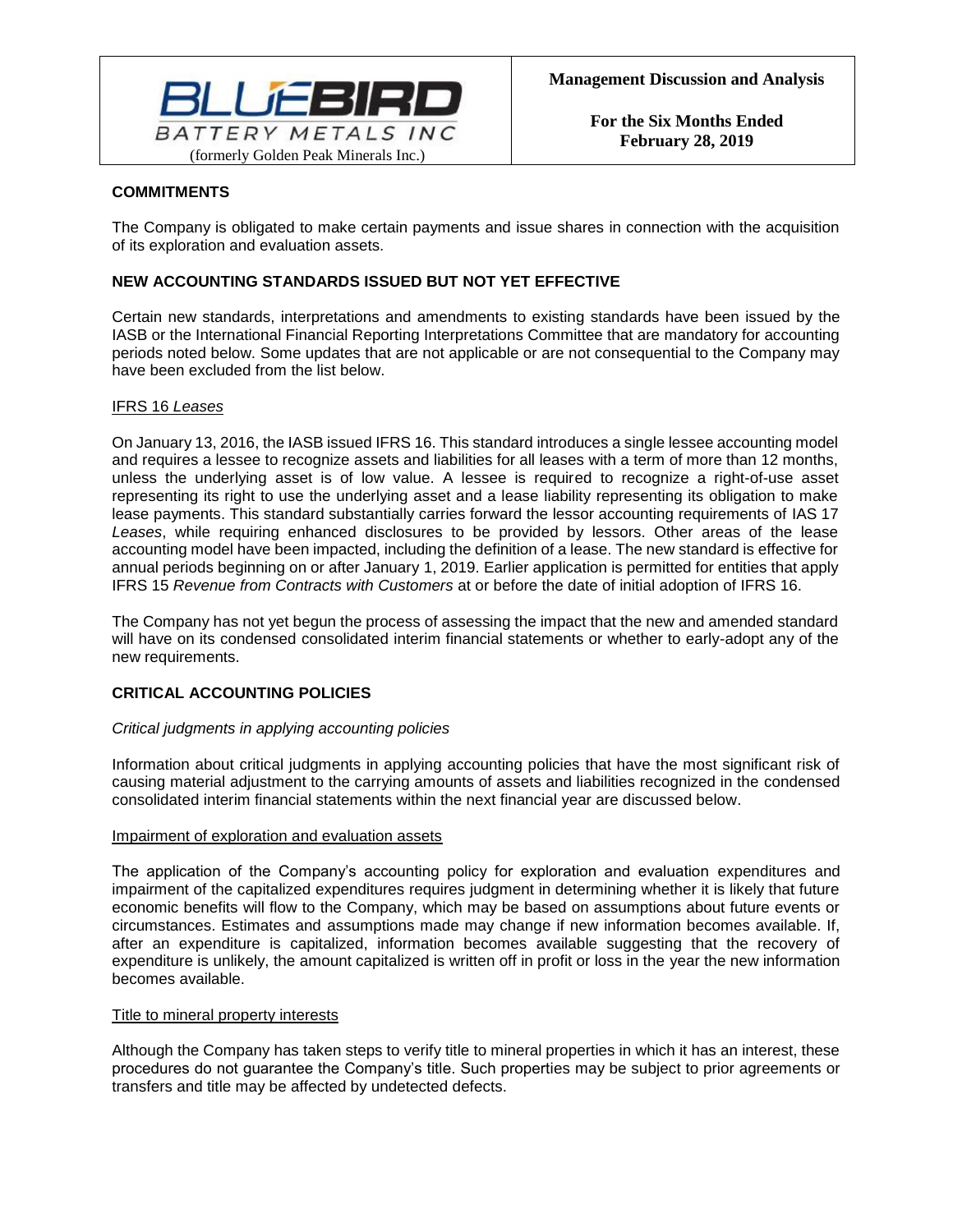

#### Income taxes

Significant judgment is required in determining the provision for income taxes. There are many transactions and calculations undertaken during the ordinary course of business for which the ultimate tax determination is uncertain. The Company recognizes liabilities and contingencies for anticipated tax audit issues based on the Company's current understanding of the tax law. For matters where it is probable that an adjustment will be made, the Company records its best estimate of the tax liability, including the related interest and penalties in the current tax provision. Management believes they have adequately provided for the probable outcome of these matters; however, the final outcome may result in a materially different outcome than the amount included in the tax liabilities.

In addition, the Company recognizes deferred tax assets relating to tax losses carried forward to the extent that it is probable that taxable profit will be available against which a deductible temporary difference can be utilized. This is deemed to be the case when there are sufficient taxable temporary differences relating to the same taxation authority and the same taxable entity that are expected to reverse in the same year as the expected reversal of the deductible temporary difference, or in years into which a tax loss arising from the deferred tax asset can be carried back or forward. However, utilization of the tax losses also depends on the ability of the taxable entity to satisfy certain tests at the time the losses are recouped.

#### Going concern risk assessment

The Company's ability to continue its operations and to realize assets at their carrying values is dependent upon its ability to fund its existing acquisition and exploration commitments on its exploration and evaluation assets when they come due, which would cease to exist if the Company decides to terminate its commitments, and to cover its operating costs. The Company may be able to generate working capital to fund its operations by the sale of its exploration and evaluation assets or raising additional capital through equity markets. However, there is no assurance it will be able to raise funds in the future. The condensed consolidated interim financial statements do not give effect to any adjustments required to realize its assets and discharge its liabilities in other than the normal course of business and at amounts different from those reflected in the condensed consolidated interim financial statements.

### *Key sources of estimation uncertainty*

The following are key assumptions concerning the future and other key sources of estimation uncertainty that have a significant risk of resulting in material adjustments to the condensed consolidated interim financial statements.

### Decommissioning liabilities

Rehabilitation provisions have been created based on the Company's internal estimates. Assumptions, based on the current economic environment, have been made, which management believes are a reasonable basis upon which to estimate the future liability. These estimates take into account any material changes to the assumptions that occur when reviewed regularly by management. Estimates are reviewed annually and are based on current regulatory requirements. Significant changes in estimates of contamination, restoration standards and techniques will result in changes to provisions from year to year. Actual rehabilitation costs will ultimately depend on future market prices for the rehabilitation costs that will reflect the market condition at the time the rehabilitation costs are actually incurred.

The final cost of the currently recognized rehabilitation provisions may be higher or lower than currently provided for. As at February 28, 2019, the Company has no known rehabilitation requirements, and accordingly, no provision has been made.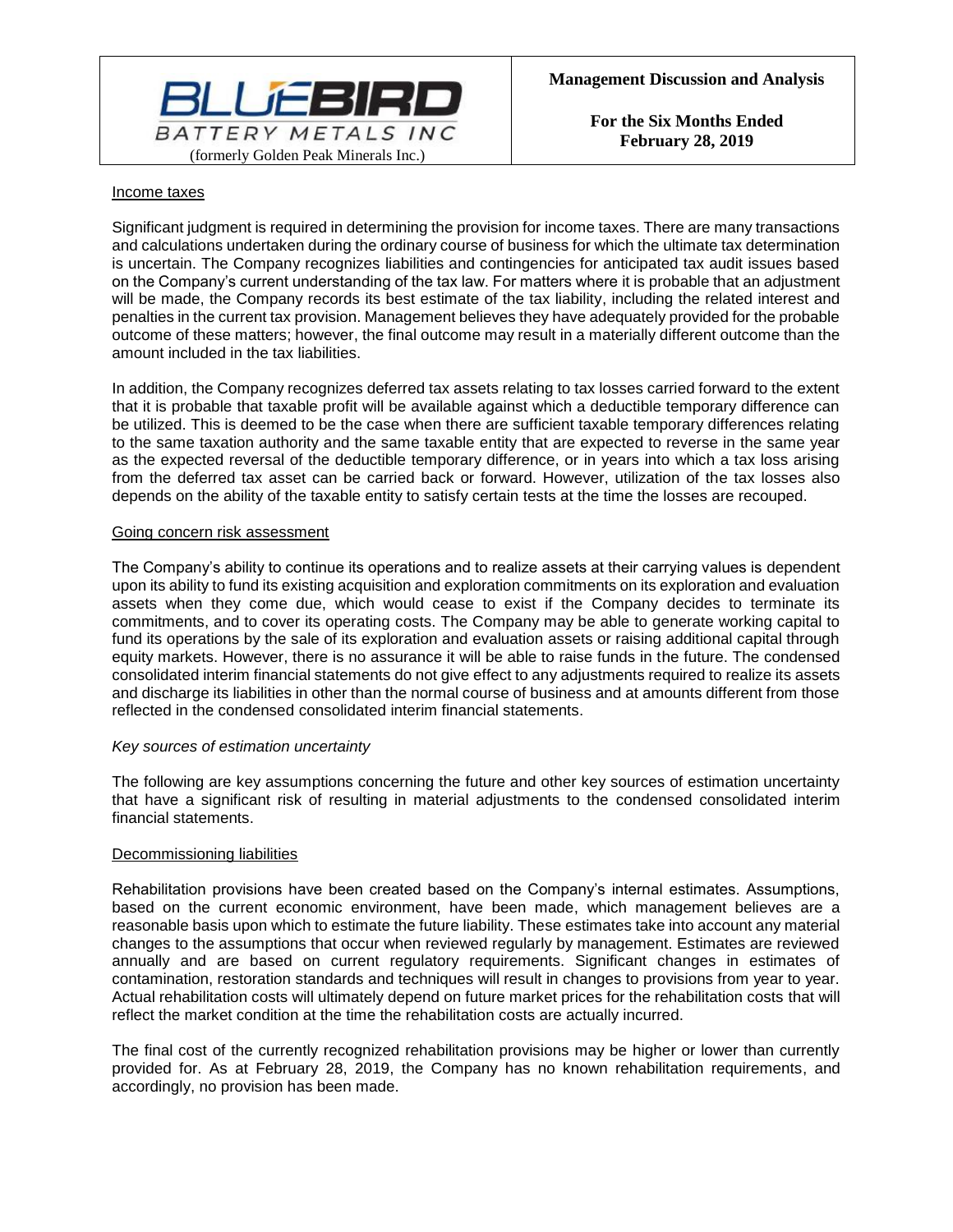

### Valuation of flow-through premium

The determination of the valuation of flow-through premium and warrants in equity units is subject to significant judgment and estimates. The flow-through premium is valued as the estimated premium that investors pay for the flow-through feature, being the portion in excess of the market value of shares without the flow-through feature issued in concurrent private placement financing. In the case that the Company did not issue non-flow-through shares together with the flow-through shares, the market value of shares without the flow-through feature will be determined using their closing quoted bid price.

## **FINANCIAL INSTRUMENTS AND OTHER INSTRUMENTS**

The Company's financial instruments include cash and accounts payable. Cash is classified as fair value through profit or loss. Accounts payable is classified as other financial liabilities. The carrying values of these instruments approximate their fair values due to the relatively short periods to maturity of these instruments.

### **Financial risk management objectives and policies**

The risks associated with these financial instruments and the policies on how to mitigate these risks are set out below. Management manages and monitors these exposures to ensure appropriate measures are implemented in a timely and effective manner.

### Credit risk

Credit risk is the risk of an unexpected loss if a customer or third party to a financial instrument fails to meet its contractual obligations. The financial instrument that potentially subjects the Company to concentrations of credit risk consists principally of cash. To minimize the credit risk on cash, the Company places its cash with a major Canadian financial institution.

### Liquidity risk

The Company manages liquidity risk by maintaining a balance between continuity of funding and flexibility through the use of borrowings. Management closely monitors the liquidity position and expects to have adequate sources of funding to finance the Company's projects and operations. As at February 28, 2019, the Company had cash of \$23,707 (August 31, 2018 - \$260,836) to settle accounts payable and accrued liabilities of \$649,007 (August 31, 2018 - \$419,643), which fall due for payment within 30 days of February 28, 2019. All of the liabilities presented as accounts payable are due within 30 days of the reporting date.

### Market risk

Market risk is the risk that changes in market prices, such as foreign exchange rates and interest rates, will affect the Company's income or the value of its holdings of financial instruments. The objective of market risk management is to manage and control market risk exposures within acceptable parameters, while optimizing the return on capital.

*i) Currency risk –* Currency risk is the risk that the fair value or future cash flows will fluctuate as a result of changes in foreign exchange rates. The Company has operations in Canada and Australia and incurs operating and exploration expenditures in both currencies. The fluctuation of the Canadian dollar in relation to the Australian dollar will have an impact upon the results of the Company. A fluctuation in the exchanges rates between the Canadian and Australian dollars of 10% would result in a change to the Company's cash of \$25 and accounts payable